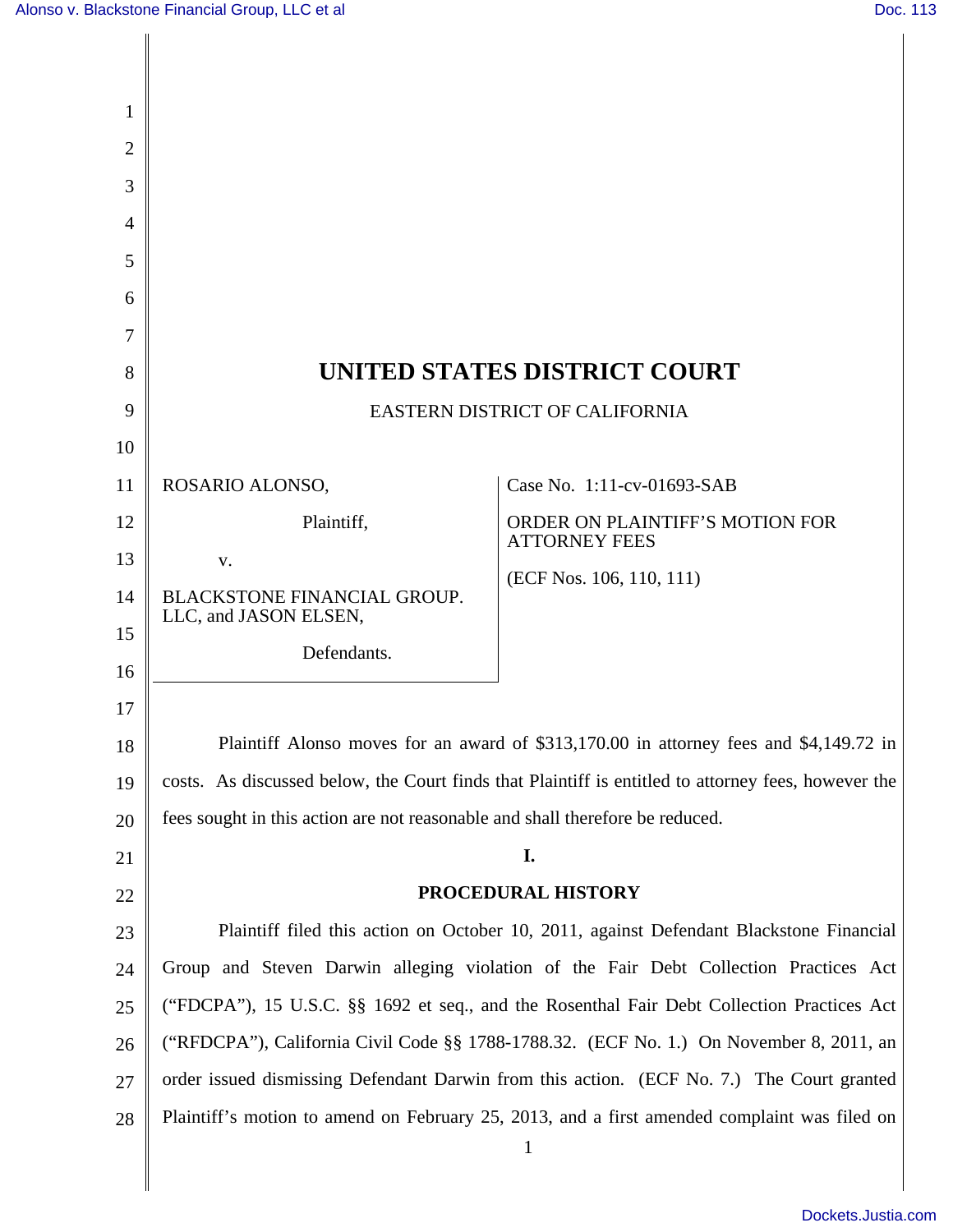1 2 3 4 5 6 7 8 9 10 11 12 13 14 15 16 17 18 19 20 21 22 23 24 25 26 27 28 2 February 26, 2013, adding Defendant Elsen in the alleged violations of the FDCPA and RFDCPA. (ECF Nos. 29, 31.) Defendants filed a motion to dismiss and motions for summary judgment on May 13 and 20, 2013, which were granted in part and denied in part on August 2, 2013. (ECF Nos. 42, 43, 44, 67.) This action proceeded to a bench trial before the undersigned on November 13, 2013, against Defendants Blackstone and Elsen for violations of the FDCPA and RFDCPA. (ECF No. 98-99.) On December 20, 2013, a memorandum of decision issued finding Defendants Blackstone and Elsen violated the FDCPA and RFDCPA and entering judgment in favor of Plaintiff Alonso in the amount of \$4,800.00. (ECF No. 103.) On January 17, 2014, Plaintiff Alonso filed a motion for attorney fees. (ECF No. 106.) At the stipulation of the parties, the hearing on Plaintiff's motion was continued to February 26, 2014. (ECF Nos. 107, 108.) On February 12, 2014, Defendant filed an opposition to the motion for attorney fees. (ECF No. 110.) Plaintiff filed a reply on February 19, 2014. (ECF No. 111.) **II. LEGAL STANDARD**  The FDCPA provides that any debt collector who fails to comply with the provision of the Act is liable to a successful litigant for "the costs of the action, together with a reasonable attorney's fee as determined by the court." 15 U.S.C. § 1692k(a)(3). Similarly, the RFDCPA provides for the award of reasonable attorney fees and costs to the prevailing debtor. Cal. Civ. Code § 1788.30(c). The language of the statute makes the award of fees in an FDCPA case mandatory. Camacho v. Bridgeport Financial, Inc., 523 F.3d 973, 978 (9th Cir. 2008). The Ninth Circuit utilizes the "lodestar" approach for assessing reasonable attorney's fees, where the number of hours reasonably expended is multiplied by a reasonable hourly rate. Gonzalez v. City of Maywood, 729 F.3d 1196, 1202 (9th Cir. 2013); Camacho v. Bridgeport Fin., Inc., 523 F.3d 973, 978 (9th Cir. 2008). "[I]n most cases, the lodestar figure is presumptively a reasonable fee award." Camacho, 523 F.3d at 978. However, the court may adjust the lodestar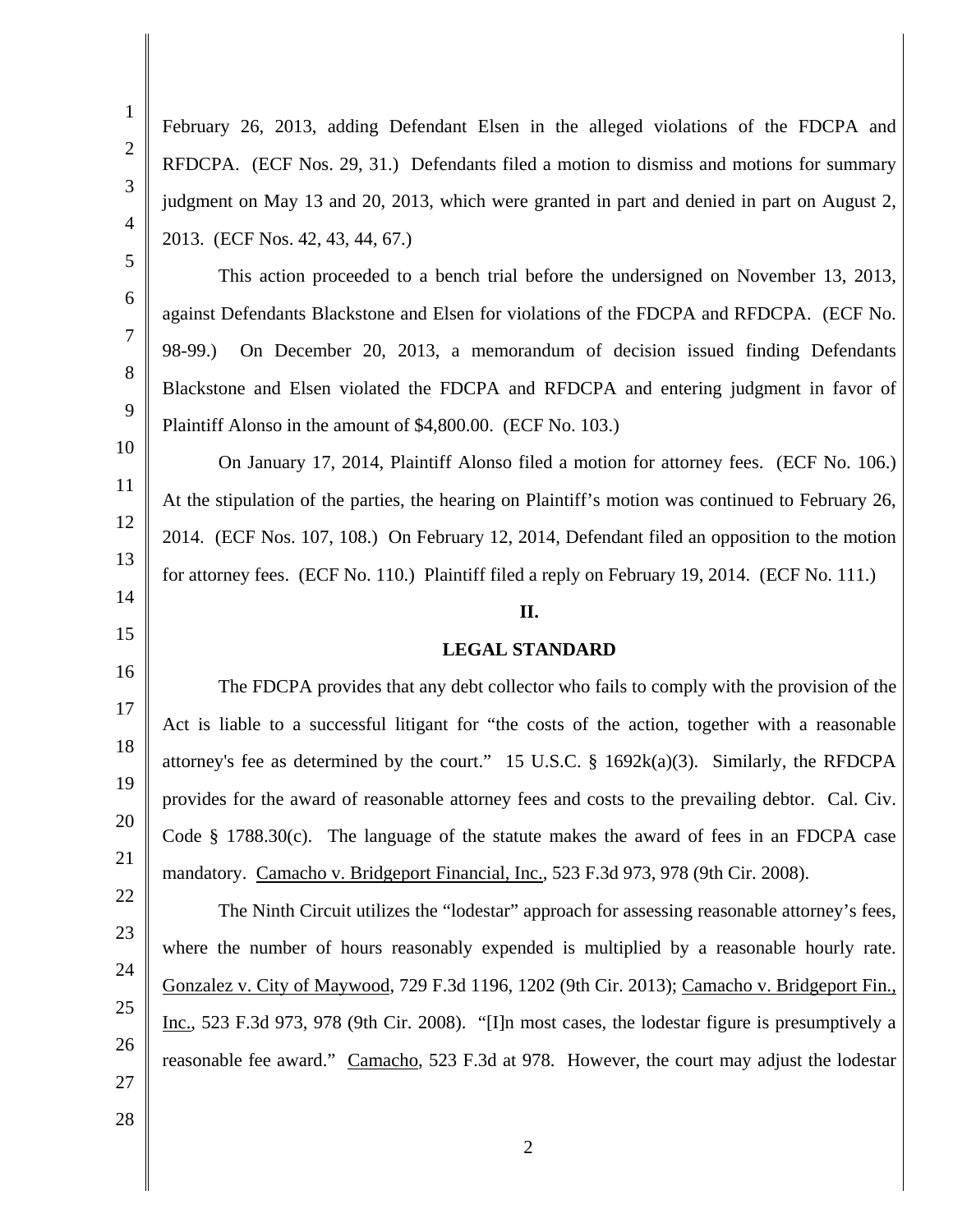5

6

7

8

9

10

11

12

17

19

20

22

23

upward or downward based upon a variety of factors. $1 \text{ Gonzalez}, 729 \text{ F}$ .3d at 1202.

 The party seeking an award of attorney fees has the burden of submitting billing records to establish that the number of hours requested are reasonable. Gonzalez, 729 F.3d at 1202. The court should exclude hours that could not reasonably be billed to a private client, such as hours that are excessive, redundant or unnecessary. McCown v. City of Fontana, 565 F.3d 1097, 1101 (9th Cir. 2009); Gates, 987 F.2d at 1397. The district court may reduce the hours by 1) conducing "an hour by hour analysis of the fee request," and excluding "those hours for which it would be unreasonable to compensate the prevailing party[;]" or 2) "when faced with a massive fee application the district court has the authority to make across-the-board percentage cuts either in the number of hours claimed or in the final lodestar figure as a practical means of [excluding noncompensable hours] from a fee application." Gonzalez, 729 F.3d at 1203 (quoting Gates, 987 F.2d at 1399).

13 14 15 16 18 If the "district court decides that a percentage cut (to either the lodestar or the number of hours) is warranted, it must "set forth a concise but clear explanation of its reasons for choosing a given percentage reduction." Gonzalez, 729 F.3d at 1203 (quoting Gates, 987 F.2d at 1400). There is a recognized exception to this rule where the district court can impose a small reduction, no greater than 10 percent based upon its discretion, without providing a more specific explanation. Gonzalez, 739 F.3d at 1203.

## **III.**

## **ANALYSIS**

21

## **A. Attorney Fees**

1. Hourly Rate

24 25 26 27 28  $\overline{\phantom{a}}$ 1 In determining a reasonable fee, the Court takes into account the factors set forth in Kerr v. Screen Extras Guild, Inc., 526 F.2d 67, 69-70 (9th Cir. 1975): (1) the time and labor required, (2) the novelty and difficulty of the questions involved, (3) the skill requisite to perform the legal service properly, (4) the preclusion of other employment by the attorney due to acceptance of the case, (5) the customary fee, (6) whether the fee is fixed or contingent, (7) time limitations imposed by the client or the circumstances, (8) the amount involved and the results obtained, (9) the experience, reputation and ability of the attorneys, (10) the "undesirability" of the case, (11) the nature and length of the professional relationship with the client and (12) awards in similar cases (hereinafter referred to as the "Kerr factors"). McGrath v. County of Nevada, 67 F.3d 248, 252 (9th Cir. 1995). The district court may also make upward or downward adjustments to the lodestar based on consideration of the Kerr factors. Gates v. Deukmejian, 987 F.2d 1392, 1402 (9th Cir. 1992)..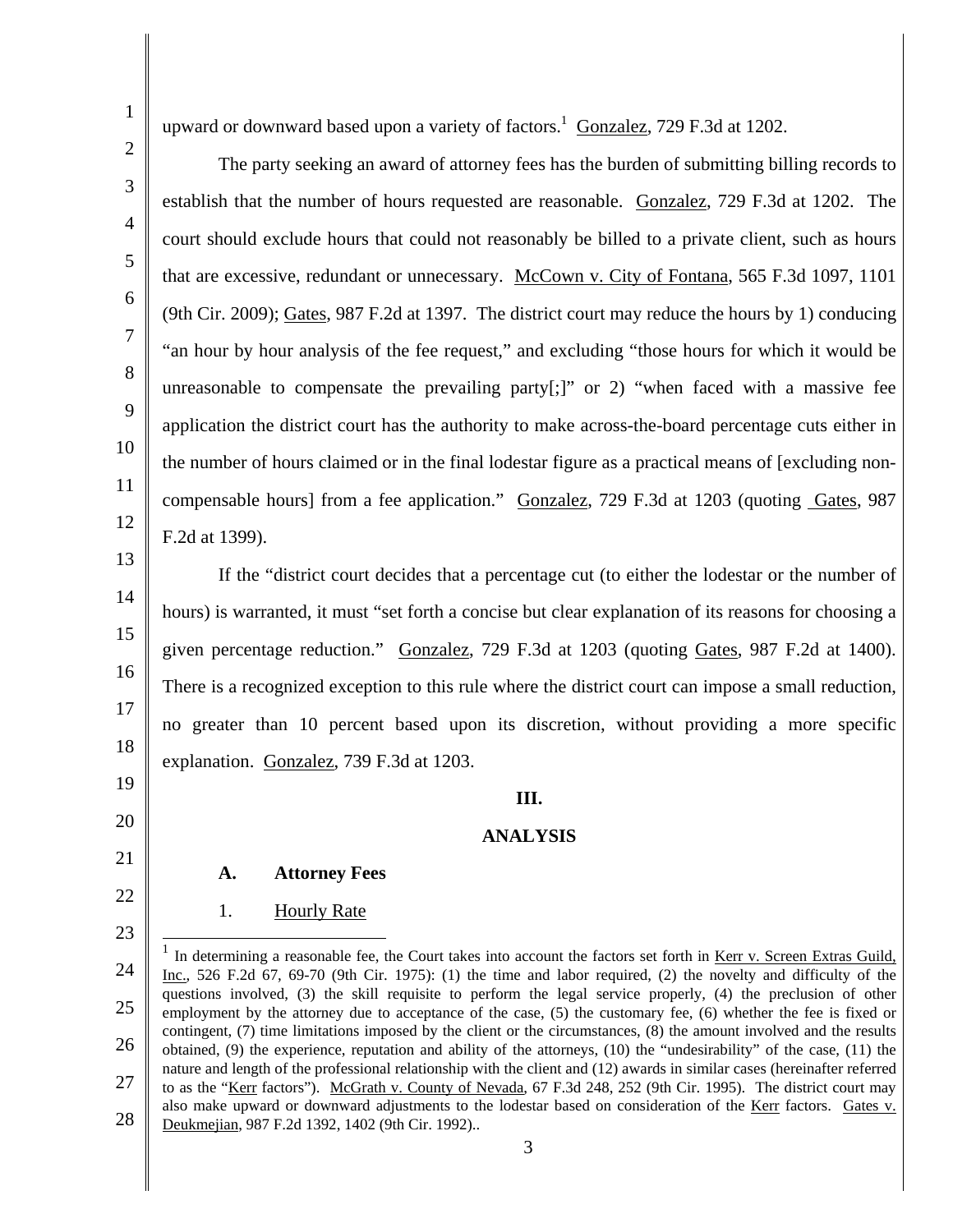Mr. Krieg graduated with a degree from McGeorge School of Law in 1975 and has been engaged in civil litigation for over 35 years.<sup>2</sup> (Decl. of Wm. Kreig  $\P$  28, ECF No. 106-2.) For the past 23 years, Mr. Kreig has been specializing in consumer protection. (Id. at ¶ 29.) Mr. Krieg is seeking \$425.00 per hour for his services. (Id. at  $\parallel$  37.)

 Mr. Gist graduated from San Joaquin College of Law in 1992 and began the full-time practice of law in 1999. In 2003, Mr. Gist limited his practice to Consumer Bankruptcy matters. (Decl. of John Gist 2, ECF No. 106-3.) Mr. Gist took a three day seminar on FDCPA litigation in 2007. (Id. at 3.) Mr. Gist is seeking \$425.00 per hour for his services. (Id. at 5.) Defendant contends that the hourly rate sought is unreasonable and entirely out of proportion to the prevailing market rate in the relevant community. (Opp. to Mot. for Costs and Attorney Fees 12- 13, ECF No. 110.)

13 14 15 16 18 20 21 22 Reasonable fees are to be determined based upon the prevailing market rate in the relevant community. Blum v. Stenson, 465 U.S. 886, 896 (1984). It is the moving party's burden to establish that requested rates are in line with those prevailing in the community for similar services by attorneys of reasonably comparable skill, experience, and reputation. Jadwin v. County of Kern, 767 F.Supp.2d 1069, 1124 (E.D. Cal. 2011). The "relevant legal community" for the purposes of the lodestar calculation is generally the forum in which the district court sits. Gonzalez v. City of Maywood, 729 F.3d 1196, 1205 (9th Cir. 2013). Further, the court may rely on its own knowledge of customary legal local rates and experience with the legal market in setting a reasonable hourly rate. Ingram v. Oroudjian, 647 F.3d 925, 926 (9th Cir. 2011). Here, the reasonable hourly rate is the market within the Fresno Division of the Eastern District of California.

- 23
- 24
- 25
- 26

 $\overline{\phantom{a}}$ 

4

In determining the relevant rate within the Eastern District of California, courts have

found that \$375.00 per hour is the top range for a senior lead attorney practicing in the Fresno

area. Luna v. Hoa Trung Vo, No. 1:08-cv-01962-AWI-SMS, 2011 WL 2078004, at \*5 (E.D. Cal.

1

2

3

4

5

6

7

8

9

10

- 12
- 

<sup>27</sup>  28  $2<sup>2</sup>$  Mr. Kreig's declaration states that he has been engaged in civil litigation for 386 years. The Court assumes that this is a typographical error and he has been litigating civil cases for either 36 or 38 years.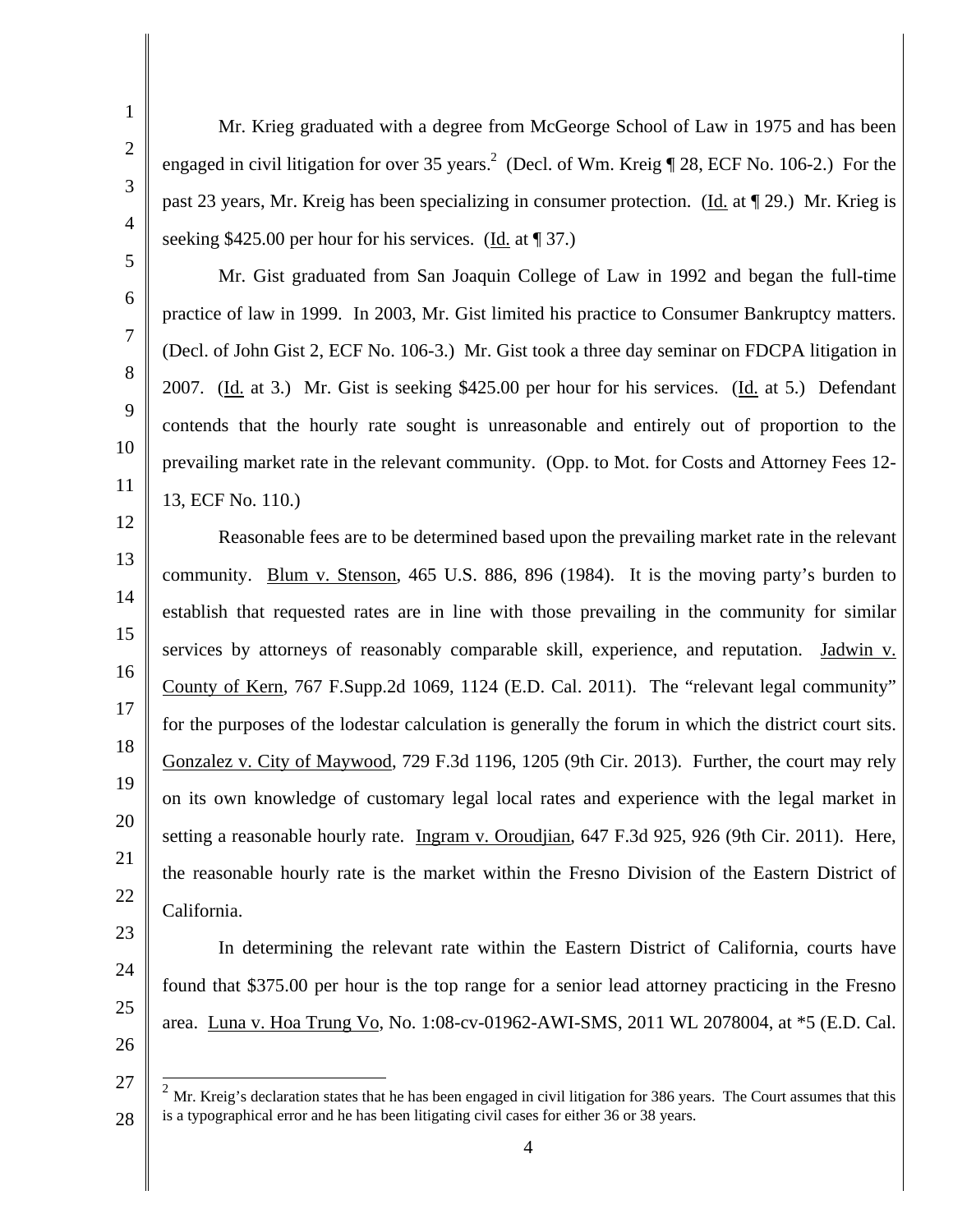1

May 25, 2011) (attorney with more than 40 years' experience and specializing in disability related litigation); see also Joe Hand Productions, Inc. v. Garl, 2013 WL 4736826, at \*3 (E.D. Cal. Sept.3, 2013) (\$350.00 per hour is reasonable hourly rate for very experienced and skilled trial attorney within the Fresno Division of the Eastern District and awarding attorney with twenty years' experience \$350.00 per hour); Jadwin, 767 F.Supp.2d at 1133 (awarding labor law attorney with over 30 years' experience \$380 per hour for serving as fee counsel in action).

 In FDCPA cases, the most common rate awarded to plaintiff's counsel in the Eastern District of California is \$250.00 per hour. Esget v. TCM Financial Services LLC, No. 1:11-cv-00062-AWI-BAM, 2014 WL 258837, at \* 10 (E.D. Cal. Jan. 23, 2014) (awarding \$250 per hour in FDCPA action); see Fitzgerald v. Law Offices of Curtis O. Barnes, No. 1:12-cv-00071-LJO-GSA, 2013 WL 1627740, at \*4 (E.D. Cal. April 15, 2013) (awarding \$250 and \$200 per hour in FDCPA action); Miranda v. Law Offices of D. Scott Carruthers, 2012 WL 78236, at \*7 (E.D. Cal. Jan. 10, 2012) (awarding \$250 per hour in FDCPA action); Johnson v. JP Morgan Chase Bank, N.A., No. 1:08-cv-00081-GSA; 2010 WL 4977648, at \*2 (E.D. Cal Dec. 2, 2010) (awarding \$300 per hour for attorney with 40 years' experience in FDCPA action).

 Mr. Kreig states the Judge McAuliffe found that \$425.00 was a reasonable hourly rate for his services in Mora v. Harley-Davidson Credit Corp., No. 1:08-01453-BAM (E.D. Cal.). However, Mora involved a class action and the court found that there were novel and difficult questions involved. Mora, No. 1:08-01453-BAM, 2014 WL 29743, at \*2 (E.D. Cal. Jan. 3, 2014). This is not a class action and the prosecution of this action does not involve the complexity of issues that would arise in a case such as Mora.

 This action alleged violations of the FDCPA and RFDCPA which are did not involve novel or complex issues. The Court is aware that Defendant Elsen did resist discovery in this action. However, contrary to Plaintiff's contention, the discovery issues did not increase the complexity of the litigation, but will be considered to justify an increase in the amount of hours that would be determined to be reasonable in prosecuting this action.

28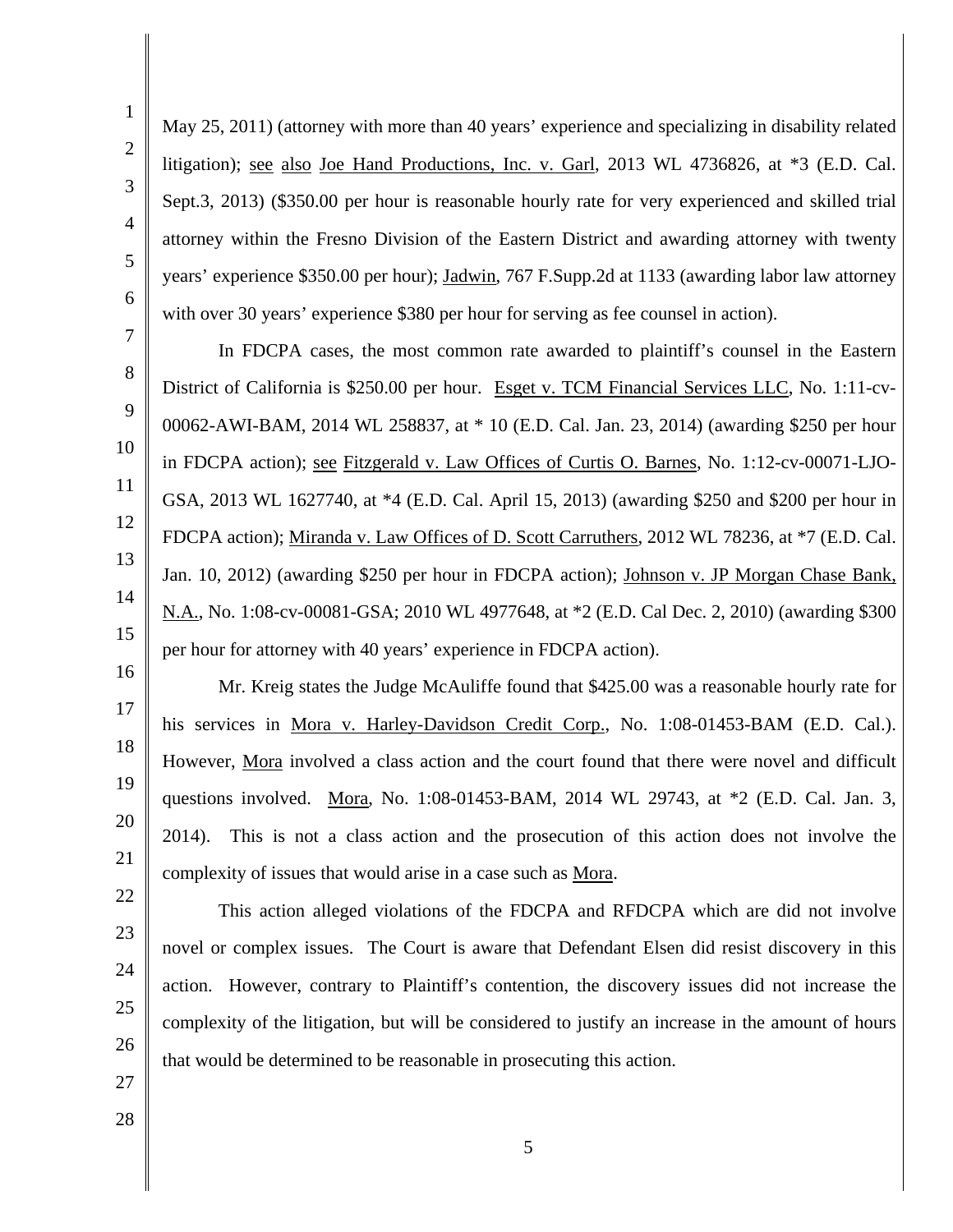Based upon Mr. Kreig's<sup>3</sup> experience, especially in litigating consumer issues, the Court finds that \$300.00 per hour would be a reasonable hourly rate for his services, which is the maximum amount this Court finds to be reasonable in this non-class action FDCPA action.

 While Mr. Gist is an experienced bankruptcy attorney, his declaration establishes that he has little experience in the area of civil litigation or the litigation of FDCPA claims and sought the assistance of Mr. Kreig when he ran into difficulties prosecuting this action. (ECF No. 106-3 at 4.) Accordingly, the Court finds that \$200.00 per hour would be a reasonable hourly rate for his services in this action.

1

## 2. Hours Billed

 Mr. Krieg seeks to be compensated for 387.90 hours, and Mr. Gist seeks to be compensated for 103.30 hours in prosecuting this action. (ECF No. 106-2 at ¶ 37.) Defendant contends that the amount of hours billed are patently unreasonable and the attorneys are billing for duplication of effort which must be reduced. (ECF No. 110 at 5-6.) Defendant requests that no attorney fees be awarded after a reasonable offer to settle this case was rejected by Plaintiff and that any hours beyond 15.2 were unreasonably expended on this action. (Id. at 18.)

21 22 23 24 Initially, the Court shall address Defendant's argument relying on Meister v. Regents of University of California, 67 Cal.App.4th 437 (1998), that attorney fees incurred after a reasonable settlement offer was rejected should not be awarded. (ECF No. 110 at 18.) In Meister, the California Court of Appeals held that trial courts may consider a nonstatuatory settlement offer in determining a reasonable attorney fee award. Id. at 452. Subsequently, in Greene v. Dillingham Construction, N.A., Inc., 101 Cal.App.4th 418 (2002), the California Court of Appeals called into doubt the validity of Meister, finding that Meister ignores the procedural protections that are afforded the recipients of statutory section 998 offers that are not included in informal settlement

 $\overline{\phantom{a}}$ 

25 26 27  $3\,$  Mr. Kreig's declaration contains amounts that he states other attorneys receive as compensation in the Fresno area. However, these statements are hearsay and shall not be considered in deciding this motion. Additionally, Mr. Kreig sets forth the hourly rates that he has received in representing plaintiffs in other consumer actions. A review of these citations shows that they are for the representation of class actions, which the Court finds requires a type of representation not present here and, additionally, are for representation of cases outside of the Fresno area which is

28 not the relevant legal community for purposes of this motion.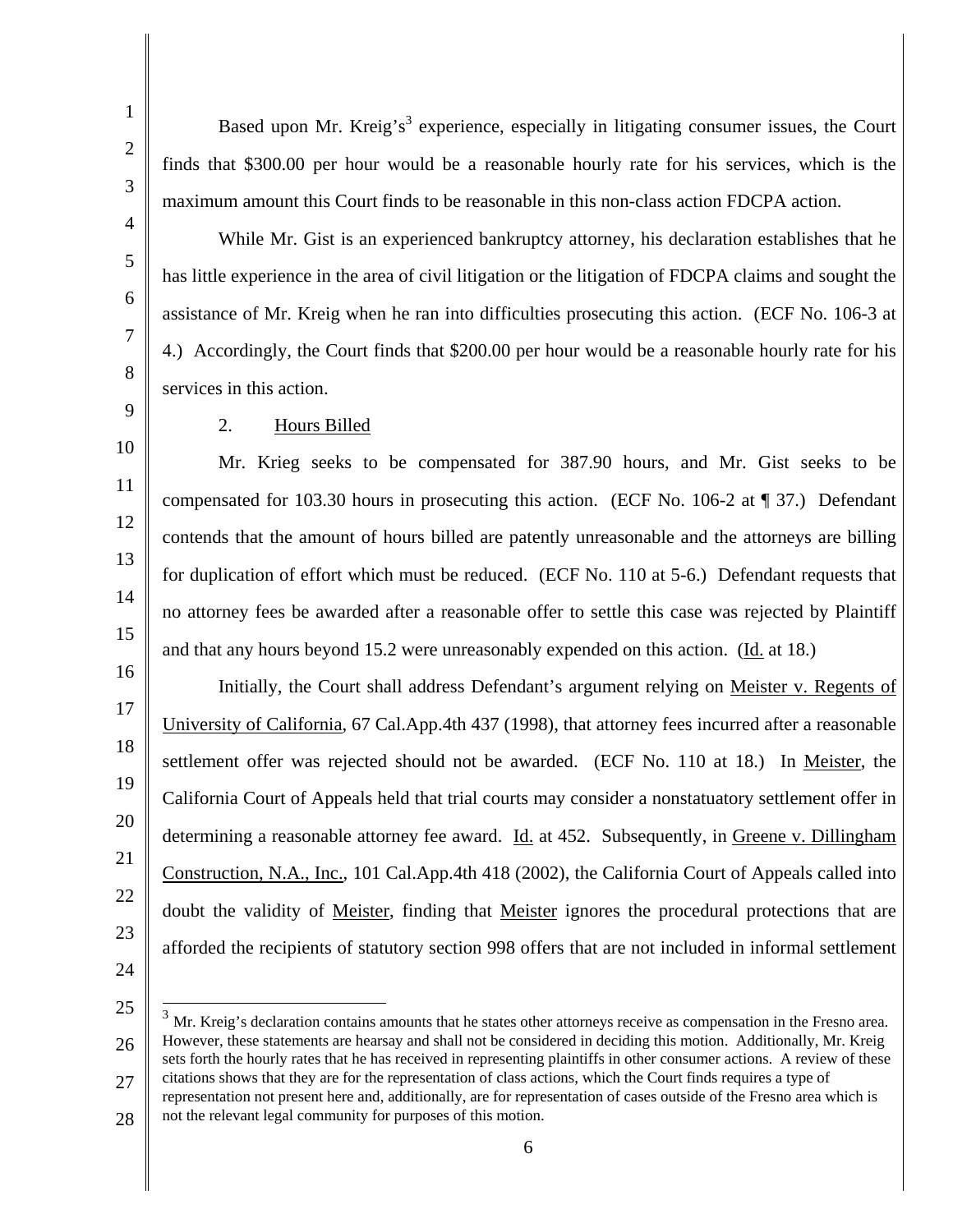1 2

3

4

5

6

7

8

9

10

11

12

13

14

15

16

17

18

19

20

21

22

23

24

25

26

27

offers. Greene, 101 Cal.App.4th at 425.

 Further, this is a federal action and federal law, not state law, applies to the award of attorney fees. The Ninth Circuit has directly rejected the reasoning of Meister and held that rejecting a settlement offer that turns out to be less than that recovered at trial is not a legitimate basis to deny an award of costs. Berkla v. Corel Corp. 302 F.3d 909, 922 (9th Cir. 2002). The Court declines to limit Plaintiff's attorney fees to those incurred prior to the rejection of any settlement offer in this action.

 A reasonable number of hours is equal to the number of hours that the attorney could reasonably bill to a private client. Gonzalez, 729 F.3d at 1202. "A district court should exclude from the lodestar amount hours that are not reasonably expended because they are 'excessive, redundant, or otherwise unnecessary.' " Van Gerwin v. Guarantee Mut. Life Co., 214 F.3d 1041,1045 (9th Cir. 2000) (quoting Hensley v. Eckerhart, 461 U.S. 424, 434 (1983)).

 In this action, Mr. Gist originally met with the plaintiff and began working on this case. Nearly a year after meeting with Plaintiff, Mr. Gist determined that he needed the help of a consumer attorney in prosecuting the action; and Mr. Kreig was brought on as co-counsel in October of 2011. (ECF No. 106-3 at 3-4; ECF No. 106-2 at 1.) Defendant contends that Mr. Gist is nothing more than a referring attorney. (ECF No. 110 at 14.)

 It is apparent that shortly after associating with Mr. Kreig, Mr. Gist was no longer actively involved in prosecuting this action, but was, for the most part, observing the prosecution of this FDCPA case. The Court is cognizant that in many cases it may be reasonable to bill for the services of multiple attorneys. However, generally, two attorneys cannot bill for attending the same meeting or communicating with each other. In re Mullins, 84 F.3d 459, 467 (D.C. Cir. 1996); Robinson v. Plourde, 717 F.Supp.2d 1092, 1099 (D. Haw. 2010).

 Also, this was a very straight forward case for violation of the FDCPA and review of the time records demonstrates that Mr. Gist's role essentially became that of an observer. This was further confirmed by observing both counsel during the hearings and trial of this matter. Time billed by an attorney is not reasonably expended where it serves as training rather than for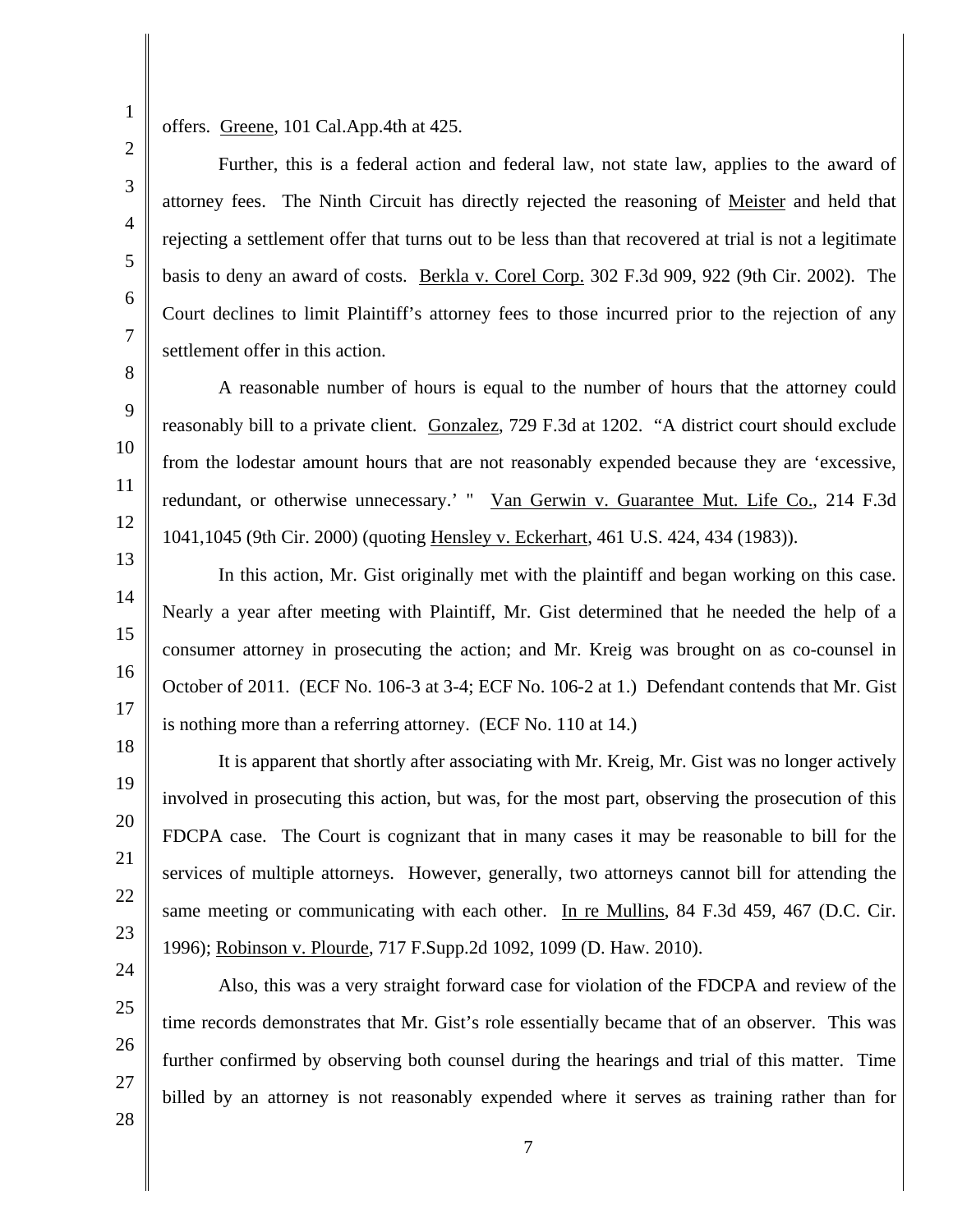productive legal work. Gauchat-Hargis v. Forest River, Inc., No. 2:11-cv-02737-KJM-EFB, 2013 WL 4828594, at \*3 (E.D. Cal. Sept. 9, 2013).

3

1

2

4

5

6

7

8

9

10

11

12

13

14

15

16

17

18

19

20

21

 The Court also considers there were essentially no factual issues in dispute in the action. Defendant Elsen's defense at trial was that Plaintiff was not telling the truth and his debt collectors would not have made the statements that she attributed to them. However, Defendant Elsen did not have any evidence to contradict the statements which Plaintiff and her witnesses attributed to the representative of Defendant Blackstone.

 The court may reduce those hours where a case is overstaffed and hours are duplicated and where the hours expended are deemed to be excessive. Chalmers v. City of Los Angeles, 796 F.2d 1205, 1211 (9th Cir. 1986). In this action, the attorneys are billing for a significant number of duplicative hours for which they would not be able to reasonably bill to a client. Reviewing the billing records of both attorneys, the Court finds that Mr. Krieg and Mr. Gist billed for hours that are duplicative and excessive.

 From the time that Mr. Krieg was brought into the case until the end of 2012, Mr. Gist was the most familiar with this action and, during this time period, the Court finds that his rates would be the applicable billing rate for any hours that are duplicative. Accordingly, the Court shall reduce the hours of Mr. Krieg for October 10, 2011 (1.2 hrs); November 1, 2011 (.3 hrs); November 29, 2011 (.4 hrs); December 22, 2011 (.2 hrs); November 6, 2012 (1.4 hrs); November 7, 2012 (3.3 hrs); December 12, 2012 (.3 hrs); and May 14, 2013 (.7 hrs) as the hours are duplicative of those billed by Mr. Gist. This results in a total reduction to Mr. Krieg's billable hours due to duplicate billing on these dates of 7.8 hours.

 Mr. Kreig's billable hours, minus those hours that the Court is able to determine are duplicative of Mr. Gist's billed hours, are 380.1 hours. While the Court is aware that the actions of Defendant Elsen did increase the number of hours required to prosecute this action, the Court still finds that the number of hours billed by Mr. Kreig in this action are excessive.

 For example, from January 3, 3013 through January 18, 2013, Mr. Kreig billed for 22.5 hours for researching and drafting the motion for leave to amend. The motion for leave to amend

28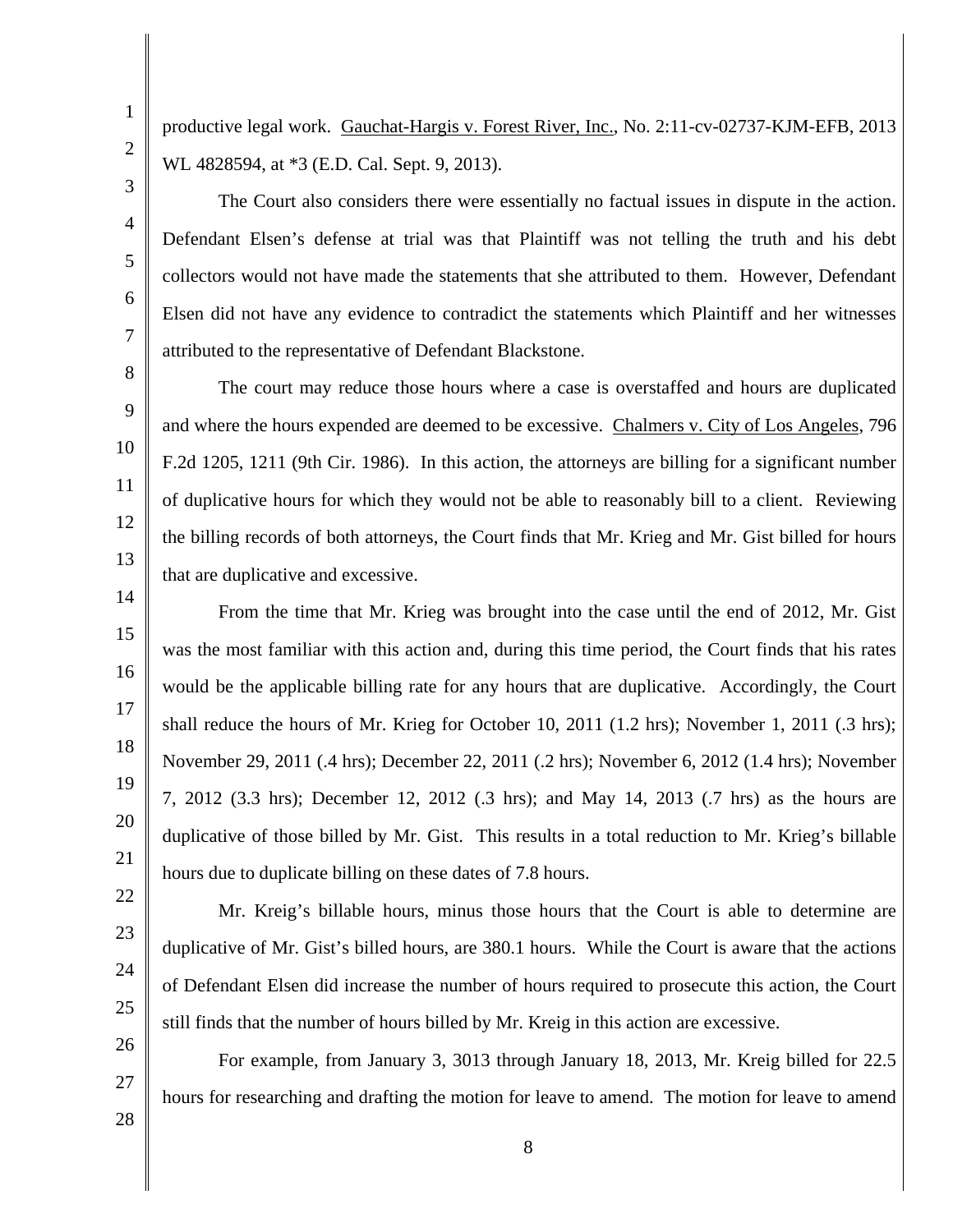itself consisted of a one page notice of motion, a seven page memorandum of points and authorities, and a two page declaration of Mr. Kreig. (ECF No. 22.) Further, the amendments to the complaint consisted of adding Defendant Elsen's name to the complaint, one paragraph describing Defendant Elsen's activity within the organization, and one sentence stating that the identity of the individual Plaintiff spoke with is unknown. (First Am. Compl., ECF No. 22-1.)

 The Court has similar concerns when looking at the amount of time spent on responding to the motions brought by Defendants in this action. The Court had already addressed the issue of Defendant Elsen's liability and determined that Plaintiff's complaint stated a claim, yet Plaintiff billed for 22.4 hours in researching and preparing the opposition to the motion to dismiss. Given the significant amount of experience Mr. Kreig has in litigating consumer actions, the Court finds that the time billed by Mr. Kreig in this action is excessive and exercises its discretion to impose a 10 percent reduction in the billable hours on top of the reduction for the hours identified as being duplicative of Mr. Gist's billable hours. Gonzalez, 739 F.3d at 1203. Accordingly, the Court shall award Mr. Kreig  $342.09$  hours.<sup>4</sup>

 As of the end of 2012, it is clear that Mr. Gist's role in this action was merely to monitor and review documents. As of January 2013, the Court finds that the vast majority of the hours billed by Mr. Gist are duplicative of those hours billed by Mr. Kreig and are not reasonable. The Court shall reduce the hours for Mr. Gist as duplicative of those billed by Mr. Kreig for all hours billed from February 20, 2013 through May 6, 2013 (8.3 hrs); May 13, 2013 (.3 hrs); May 20, 2013 through October 11, 2013 (14.4 hrs); October 16, 2013 through November 5, 2013 (4.4 hrs); November 6, 2013 through November 14, 2014 (22.7 hrs); and November 19, 2013 through  $\overline{\phantom{a}}$ 

23 24  $4$  This figure is arrived at by taking the total allowable billable hours (380.1 hours) and subtracting ten percent (38.1) hours). The Court notes that this is still a significant number of hours for prosecuting this action. However, a number of theses hours are attributable to the discovery issues that arose due to Defendant Elsen's failure to respond truthfully during the depositions and failure to produce information in response to discovery requests, and the defendants filing a motion to dismiss and two motions for summary judgment.

28 Aug. 8, 2005) (78.1 hours following jury trial).

<sup>25</sup>  26 27 The Court has reviewed other FDCPA and notes that this amount of hours is generally more than found to be reasonable in other FDCPA cases. See Johnson v. JP Morgan Chase Bank, N.A., 2010 WL 4977648 (E.D. Cal. Dec. 2, 2010) (66.5 hours following jury trial); McCollough v. Johnson, Rodenburg & Lauinger, 2009 WL 2476543 (D. Mont. June 3, 2009) (465.5 hours following jury trial); Clark v. Quick Collect, Inc., 2006 WL 572157 (D. Or. March 6, 2006 (71.2 hours following jury trial); Hooper v. Capital Credit & Collection Services, 2005 WL 1899380 (D. Or.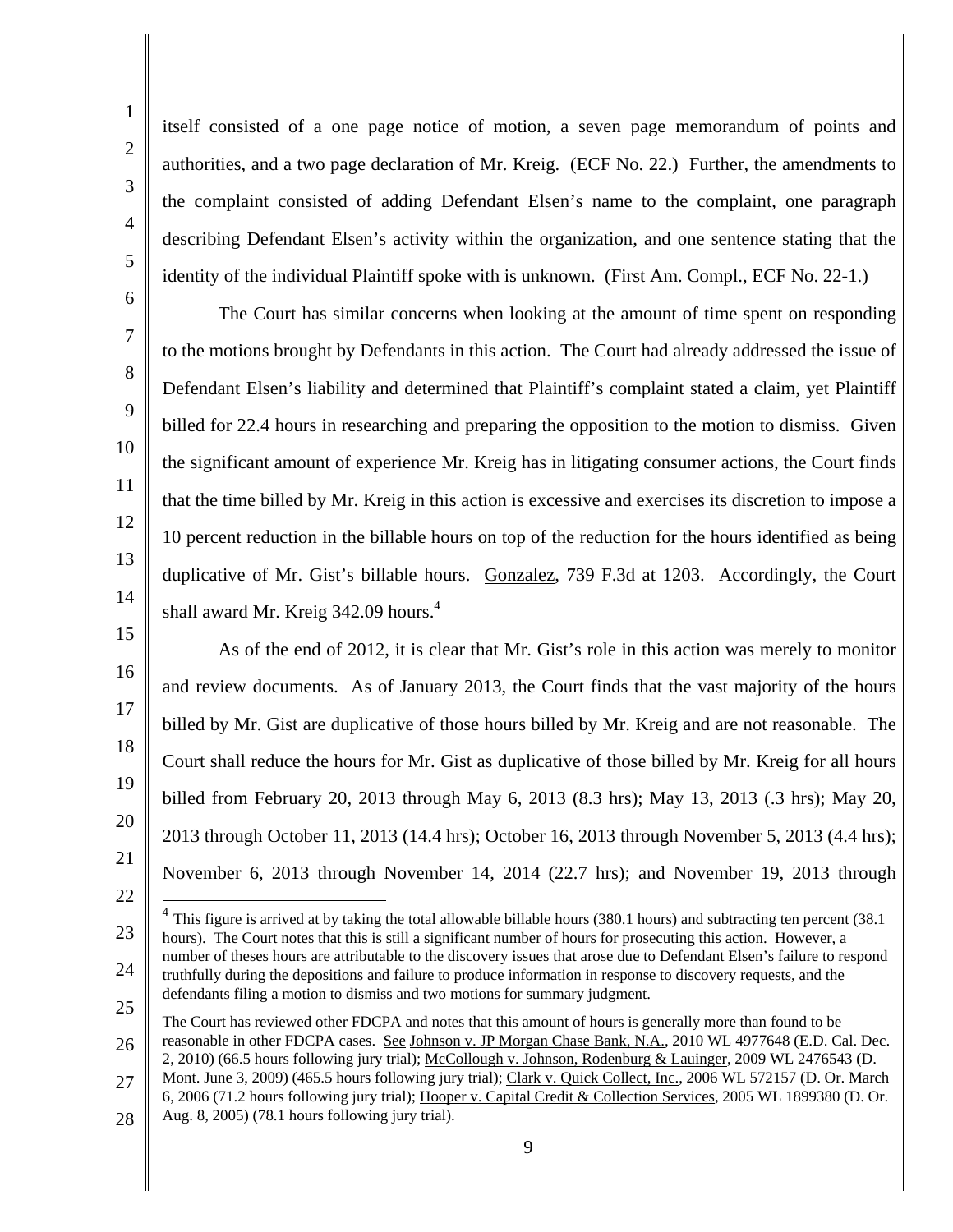1 2 3 4 5 6 7 8 9 10 11 12 13 14 15 16 17 18 19 20 21 22 23 24 25 26 27 December 20, 2014 (2.6). This results in a total reduction to Mr. Gist's billable hours of 52.7 hours. The Court finds that the reasonable amount of hours that Mr. Gist is entitled to in prosecuting this action is 50.6 hours. 3. Fee Award The Court shall award Mr. Kreig fees for 342.09 hours in representing Plaintiff in this action at an hourly rate of \$300. This results in a total fee award for Mr. Kreig of \$102,627.00. The Court shall award Mr. Gist fees for 50.6 hours in representing Plaintiff in this action at an hourly rate of \$200. This results in a total fee award for Mr. Gist of \$10,100. 4. Adjustment to Lodestar Plaintiff requests that the Court apply a multiplier to the lodestar fee. The lodestar in this action is \$112,727. There is a strong presumption that the lodestar is a reasonable fee, Jordan v. Multnomah County, 815 F.2d 1258, 1262 (9th Cir. 1987), "thus a multiplier may be used to adjust the lodestar amount upward or downward only in rare and exceptional cases, supported by both specific evidence on the record and detailed findings . . . that the lodestar amount is unreasonably low or unreasonably high[,]" Van Gerwen v. Guarantee Mut. Life Co., 214 F.3d 1041, 1045 (9th Cir. 2000) (internal punctuation and citations omitted). Mr. Krieg has been awarded an hourly rate that is the maximum amount this Court finds to be reasonable for representation in an action such as this. Further, while Plaintiff received a good result for counsels' representation here, she was only awarded \$4,800.00 in damages. The Court does not find this an excellent result that would support the addition of a multiplier in this action. This action was filed on October 10, 2011, and went to trial on November 14, 2013. Mr. Gist originally met with Plaintiff in regards to her bankruptcy on October 14, 2010, (ECF No. 106-3 at 8), and determined that she might have a claim under the FDCPA. While this action was not filed until one year later, this initial delay was due to Mr. Gist's unfamiliarity with prosecuting an FDCPA claim. Further, the billing records do not show that this case took up such an extensive amount of either attorney's time that they would be precluded from accepting other